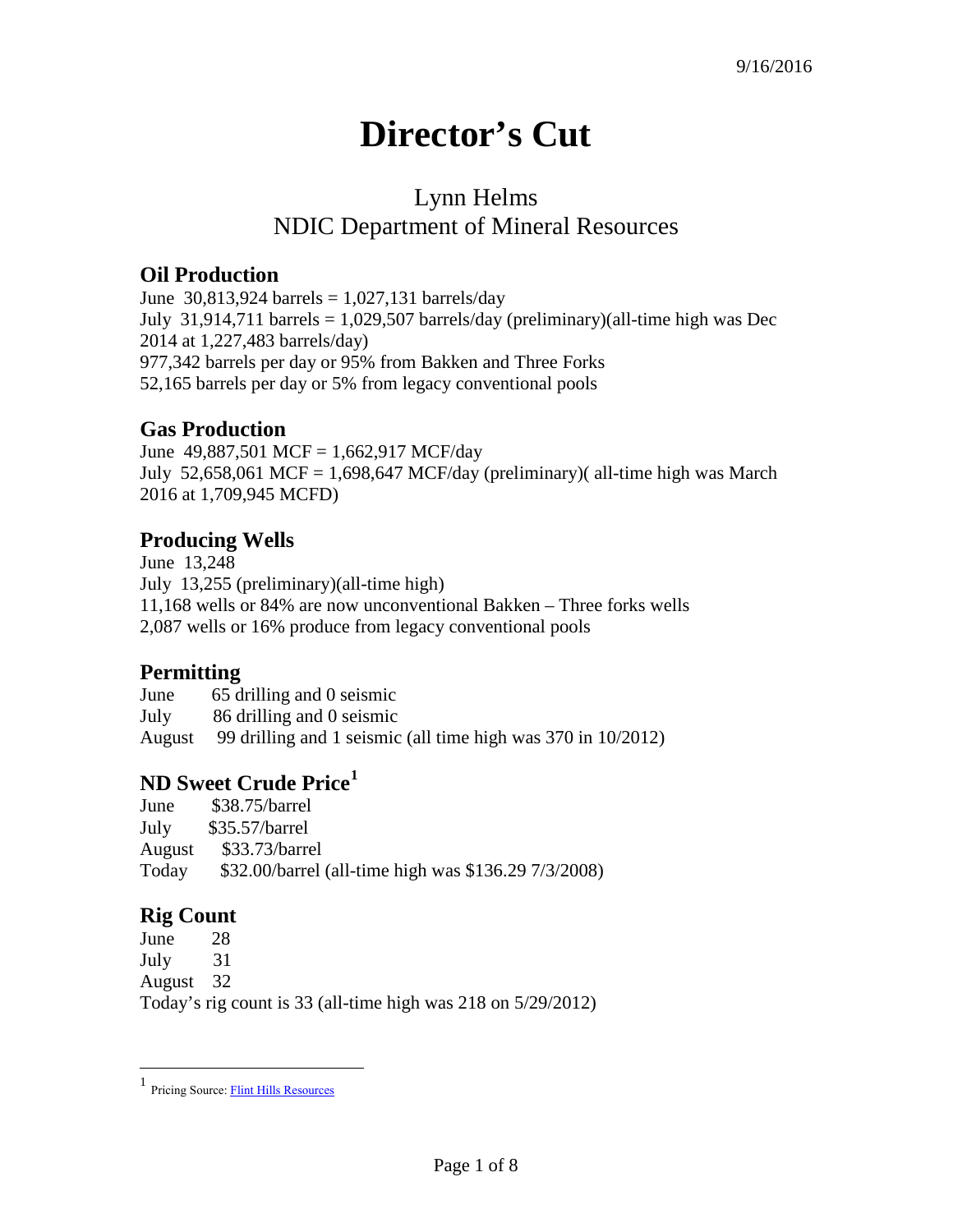The statewide rig count is down 85% from the high and in the five most active counties rig count is down as follows:

Divide -92% (high was 3/2013) Dunn -74% (high was 6/2012) McKenzie -84% (high was 1/2014) Mountrail -90% (high was 6/2011) Williams -92% (high was 10/2014)

#### **Comments:**

The drilling rig count increased three from June to July, then increased one from July to August, and increased one more from August to today. Operators remain committed to running the minimum number of rigs while oil prices remain below \$60/barrel WTI. The number of well completions dropped from 45(final) in June to 41(preliminary) in July. Oil price weakness is the primary reason for the slow-down and is now anticipated to last into at least the fourth quarter of this year and perhaps into the second quarter of 2017. There was one significant precipitation event, 12 days with wind speeds in excess of 35 mph (too high for completion work), and no days with temperatures below -10F.

Over 98% of drilling now targets the Bakken and Three Forks formations.

Estimated wells waiting on completion<sup>[2](#page-1-0)</sup> is 912, up 25 from the end of June to the end of July.

Estimated inactive well count<sup>[3](#page-1-1)</sup> is 1,472, down 14 from the end of June to the end of July.

Crude oil take away capacity remains dependent on rail deliveries to coastal refineries to remain adequate.

Low oil price associated with lifting of sanctions on Iran, a weak economy in China, and the Brexit are expected to lead to continued low drilling rig count. Utilization rate for rigs capable of 20,000+ feet is 25-30% and for shallow well rigs (7,000 feet or less) 15- 20%.

 $\overline{a}$ 

<span id="page-1-0"></span> $2$  The number of wells waiting on completions is an estimate on the part of the director based on idle well count and a typical five year average. Neither the State of North Dakota, nor any agency officer, or employee of the State of North Dakota warrants the accuracy or reliability of this product and shall not be held responsible for any losses caused by this product. Portions of the information may be incorrect or out of date. Any person or entity that relies on any information obtained from this product does so at his or her own risk.

<span id="page-1-1"></span><sup>3</sup> Includes all well types on IA and AB statuses.

IA= Inactive shut in  $\geq$ 3 months and  $\leq$ 12 months

AB= Abandoned (Shut in >12 months)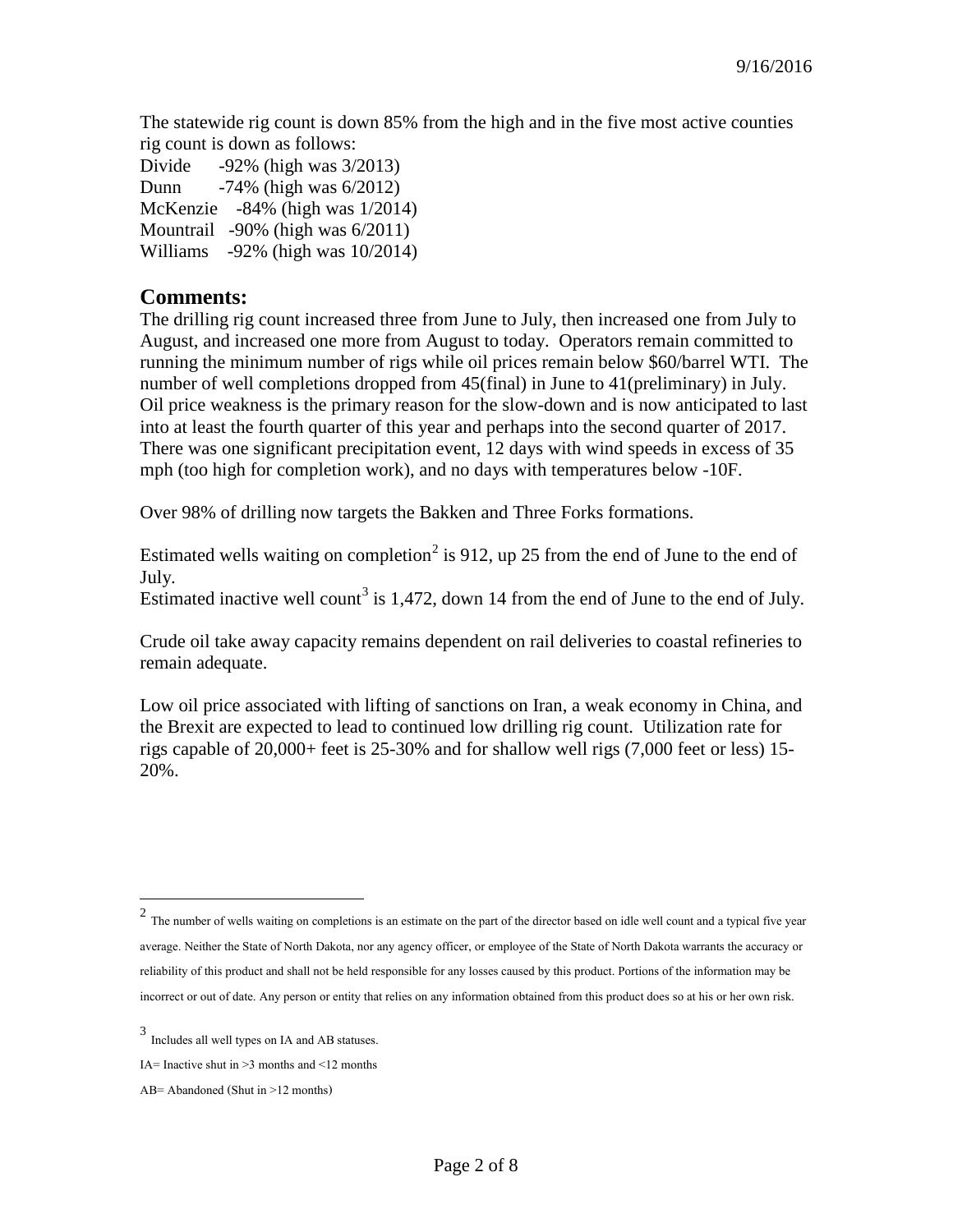Drilling permit activity increased from June to July, July to August, and August to today as operators begin to position themselves for higher oil prices in 2017. Operators have a significant permit inventory should a return to the drilling price point occur in the next 12 months.

Rigs actively drilling on federal surface in the Dakota Prairie Grasslands increased from 0 to 1.

Activity on the Fort Berthold Reservation is as follows: 7 drilling rigs (1 on fee lands and 6 on trust lands) 166,677 barrels of oil per day (100,926 from trust lands & 65,751 from fee lands) 1,473 active wells  $(1,014$  on trust lands & 459 on fee lands) 138 wells waiting on completion 544 approved drilling permits (367 on trust lands & 177 on fee lands) 1,767 additional potential future wells (1,254 on trust lands & 513 on fee lands)

Seismic activity is unchanged. There are 4 surveys active, 0 recording and 0 NDIC reclamation projects, 0 remediating, 2 suspended, and 1 permitted.

North Dakota leasing activity is limited to renewals and top leases in the Bakken - Three Forks area.

US natural gas storage is now 9.3% above the five-year average indicating some price improvement in the future. North Dakota shallow gas exploration could be economic at future gas prices, but is not at the current price. The operator of the exploration well (file 27235) in Emmons County has received approval to plug and abandon the well and they have cancelled all other permits in the area. The well appears to contain 2 pay sections totaling about 80 feet thick with very good gas shows.

The price of natural gas delivered to Northern Border at Watford City is up \$0.19 to \$2.60/MCF. This results in a current oil to gas price ratio of 12.3 to 1. The percentage of gas flared increased to 10.5%. The Tioga gas plant operated at 82% of capacity. The expansion of gas gathering from south of Lake Sakakawea has experienced approval delays resulting in start-up now anticipated in January 2017. The July Bakken capture percentage was 91% with the daily volume of gas flared from June to July up 15.0 MMCFD. The historical high flared percent was 36% in 09/2011.

Gas capture statistics are as follows: Statewide 89% Statewide Bakken 91% Non-FBIR Bakken 92% FBIR Bakken 87% Trust FBIR Bakken 86% Fee FBIR 91%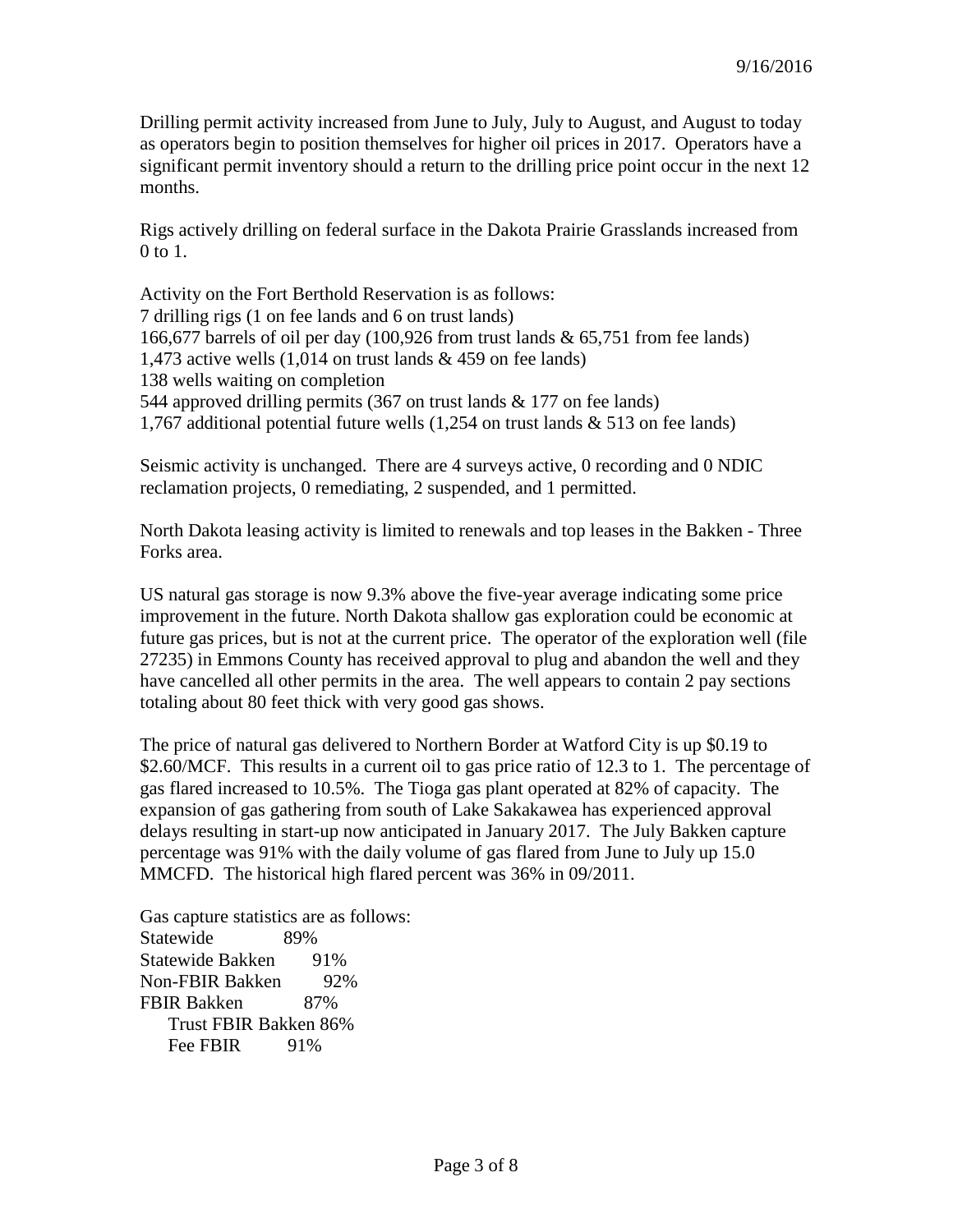77% January 1, 2015 through March 31, 2016 80% April 1, 2016 through October 31, 2016 85% November 1, 2016 through October 31, 2018 88% November 1, 2018 through October 31, 2020 91% beginning November 1, 2020

The North Dakota Legislature passed HB1432 which sets up a council to address Clean Water Act, Safe Drinking Water Act, Clean Air Act, and Endangered Species Act issues:

**BIA** has published a new final rule to update the process for obtaining rights of way on Indian land. The rule was published 11/19/15 and became effective 12/21/15. The final rule can be found at [https://www.federalregister.gov/articles/2015/11/19/2015-](https://www.federalregister.gov/articles/2015/11/19/2015-28548/rights-of-way-on-indian-land) [28548/rights-of-way-on-indian-land.](https://www.federalregister.gov/articles/2015/11/19/2015-28548/rights-of-way-on-indian-land) On July 11, 2016, the Western Energy Alliance filed a complaint and motion for a temporary restraining order and/or a preliminary injunction. On July 19, 2016, the US District court for the District of North Dakota issued an order denying the motion for a preliminary injunction.

**BLM** has published a proposed new final rule to revise Onshore Order 4. The proposed rule would replace Onshore Oil and Gas Order Number 4 (Order 4), which sets minimum standards for the measurement of oil. Order 4 has not been updated since 1989, and does not reflect modern industry practices or standards. The proposed rule can be viewed online at [www.regulations.gov](http://www.regulations.gov/) Comments on the proposed rule were due July 14, 2015. NDIC comments can be found at [http://www.nd.gov/ndic/ic-press/BLM-Comments-](http://www.nd.gov/ndic/ic-press/BLM-Comments-OnshoreOrder4.pdf)[OnshoreOrder4.pdf](http://www.nd.gov/ndic/ic-press/BLM-Comments-OnshoreOrder4.pdf)

**BLM** released a proposed rule on  $10/2/15$  to update and replace its regulations (Onshore order 5) governing the measurement of natural gas produced from onshore Federal and Indian leases. The requirements contained in the proposed rule reflect advances in measurement technology and critical updates in industry standards and practices. It also responds directly to concerns from the Government Accountability Office (GAO), the Department of the Interior's Office of Inspector General, and Secretary's Subcommittee on Royalty Management, that the BLM's existing rules do not provide adequate assurance that gas production on public and Indian lands is being accounted for in a way that ensures that all royalties are accurately tracked and paid. The proposed rule that would replace Onshore Order 5 July be viewed online at [www.blm.gov.](http://www.blm.gov/) Comments on the proposed rule were due July 14, 2015. NDIC comments can be found at<http://www.nd.gov/ndic/ic-press/BLM-Comments-1004-AE17.pdf>

**BLM** released a proposed rule on  $1/22/16$  to update and replace its regulations on venting and flaring of natural gas. The information from public and tribal sessions in Denver, Albuquerque, Dickinson, and Washington, DC can be viewed at [http://www.blm.gov/wo/st/en/prog/energy/oil\\_and\\_gas/public\\_events\\_on\\_oil.html.](http://www.blm.gov/wo/st/en/prog/energy/oil_and_gas/public_events_on_oil.html) NDIC comments can be found at [http://www.nd.gov/ndic/ic-press/BLM-comments-](http://www.nd.gov/ndic/ic-press/BLM-comments-140509.pdf)[140509.pdf.](http://www.nd.gov/ndic/ic-press/BLM-comments-140509.pdf)

Comments on the proposed rule were due July 22, 2016. NDIC comments can be found at<http://www.nd.gov/ndic/ic-press/dmr-blm-43CFR.pdf>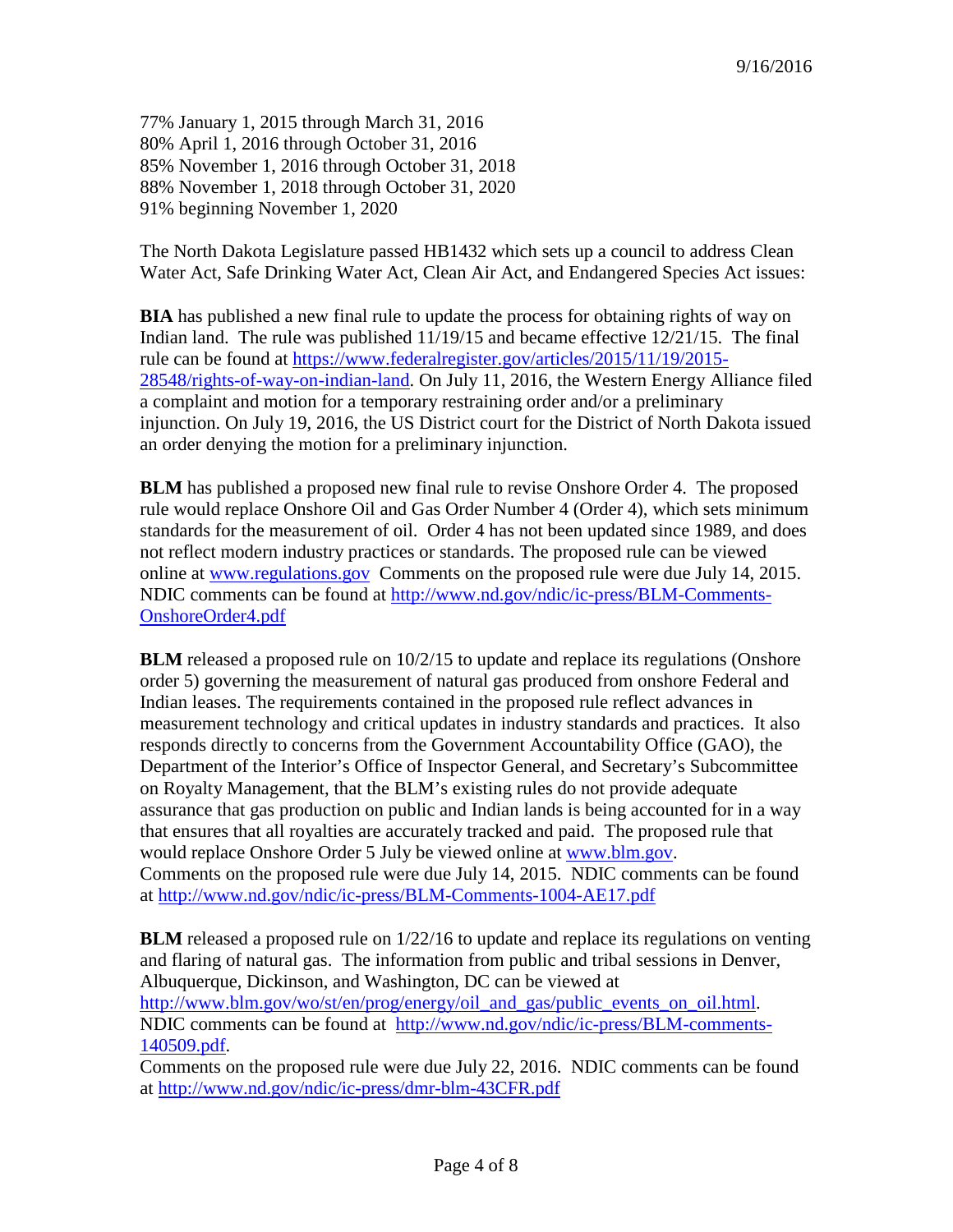**BLM** revised final regulations for hydraulic fracturing on federal and Indian lands were published in the CFR on 3/26/15 and they were scheduled to go into effect 6/24/15. North Dakota, Colorado, Utah, Wyoming, Western Energy Alliance, and IPAA filed for a preliminary injunction to prevent the rules going into effect until the case is settled. Following a lengthy hearing in Casper, Wyoming on Aug 23, the court issued a stay on the rules. On 9/30/15 the court granted the preliminary injunction, preventing the rules from being enforced until litigation on the rule is final. The  $10<sup>th</sup>$  Circuit Court of Appeals issued an order  $3/10/16$  denying the industry alternative motion for a stay. On  $6/21/16$ the court found the rule to be unlawful and ordered it set aside. The plaintiffs filed a motion with the US Court of Appeals for the Tenth Circuit to dismiss the appeal of the preliminary injunction. The Department of Justice on behalf of the BLM and the intervening environmental groups have appealed the decision on the rule and oppose the motion to dismiss the appeal of the preliminary injunction. **The North Dakota Response Brief to the US Court of Appeals for the Tenth Circuit was filed 9/15/16.** NDIC comments on the rule can be found at [http://www.nd.gov/ndic/ic-press/BLM](http://www.nd.gov/ndic/ic-press/BLM-comments-120625.pdf)[comments-120625.pdf](http://www.nd.gov/ndic/ic-press/BLM-comments-120625.pdf)

**BLM** has published a new final rule to revise Onshore Order 3. The proposed rule would change the way federal production is measured and allocated for calculation of royalties, require a federal Application for Permit to Drill (APD) even for state and private wells in a federal unit or communitized area (CA), and revise the situations in which downhole commingling of production from different leaseholds would be allowed. Comments on the proposed rule were due July 14, 2015. NDIC comments can be found at <http://www.nd.gov/ndic/ic-press/BLM-Comments-OnshoreOrder3.pdf>

**BLM** has published the North Dakota Greater Sage-Grouse Proposed Resource Management Plan Amendment and Final EIS. **NDIC is evaluating whether the state needs to intervene in the lawsuit filed by Western Energy Alliance challenging the final plan.** Information on the plan and EIS can be found at the following web addresses: [https://www.blm.gov/epl-front](https://www.blm.gov/epl-front-office/eplanning/planAndProjectSite.do?methodName=dispatchToPatternPage¤tPageId=48797)[office/eplanning/planAndProjectSite.do?methodName=dispatchToPatternPage&currentP](https://www.blm.gov/epl-front-office/eplanning/planAndProjectSite.do?methodName=dispatchToPatternPage¤tPageId=48797) [ageId=48797](https://www.blm.gov/epl-front-office/eplanning/planAndProjectSite.do?methodName=dispatchToPatternPage¤tPageId=48797)

**EPA** On August 11, 2016 EPA's Scientific Advisory Board completed their peer review of the Agency's July 2015 draft of the Assessment of the Potential Impacts of Hydraulic Fracturing for Oil and Gas on Drinking Water Resources. The review can be found at [https://yosemite.epa.gov/sab/sabproduct.nsf/LookupWebReportsLastMonthBOARD/BB6](https://yosemite.epa.gov/sab/sabproduct.nsf/LookupWebReportsLastMonthBOARD/BB6910FEC10C01A18525800C00647104/$File/EPA-SAB-16-005+Unsigned.pdf) [910FEC10C01A18525800C00647104/\\$File/EPA-SAB-16-005+Unsigned.pdf](https://yosemite.epa.gov/sab/sabproduct.nsf/LookupWebReportsLastMonthBOARD/BB6910FEC10C01A18525800C00647104/$File/EPA-SAB-16-005+Unsigned.pdf) EPA will use the SAB's final comments and suggestions, along with relevant literature published since the release of the draft assessment, and public comments received by the Agency, to revise and finalize the assessment. **The NDIC is evaluating the potential impacts of the peer review to determine if any action is appropriate.** NDIC comments on the EPA Assessment can be found at [http://www.nd.gov/ndic/ic](http://www.nd.gov/ndic/ic-press/DMR-EPA-HydraulicFractureComments.pdf)[press/DMR-EPA-HydraulicFractureComments.pdf](http://www.nd.gov/ndic/ic-press/DMR-EPA-HydraulicFractureComments.pdf)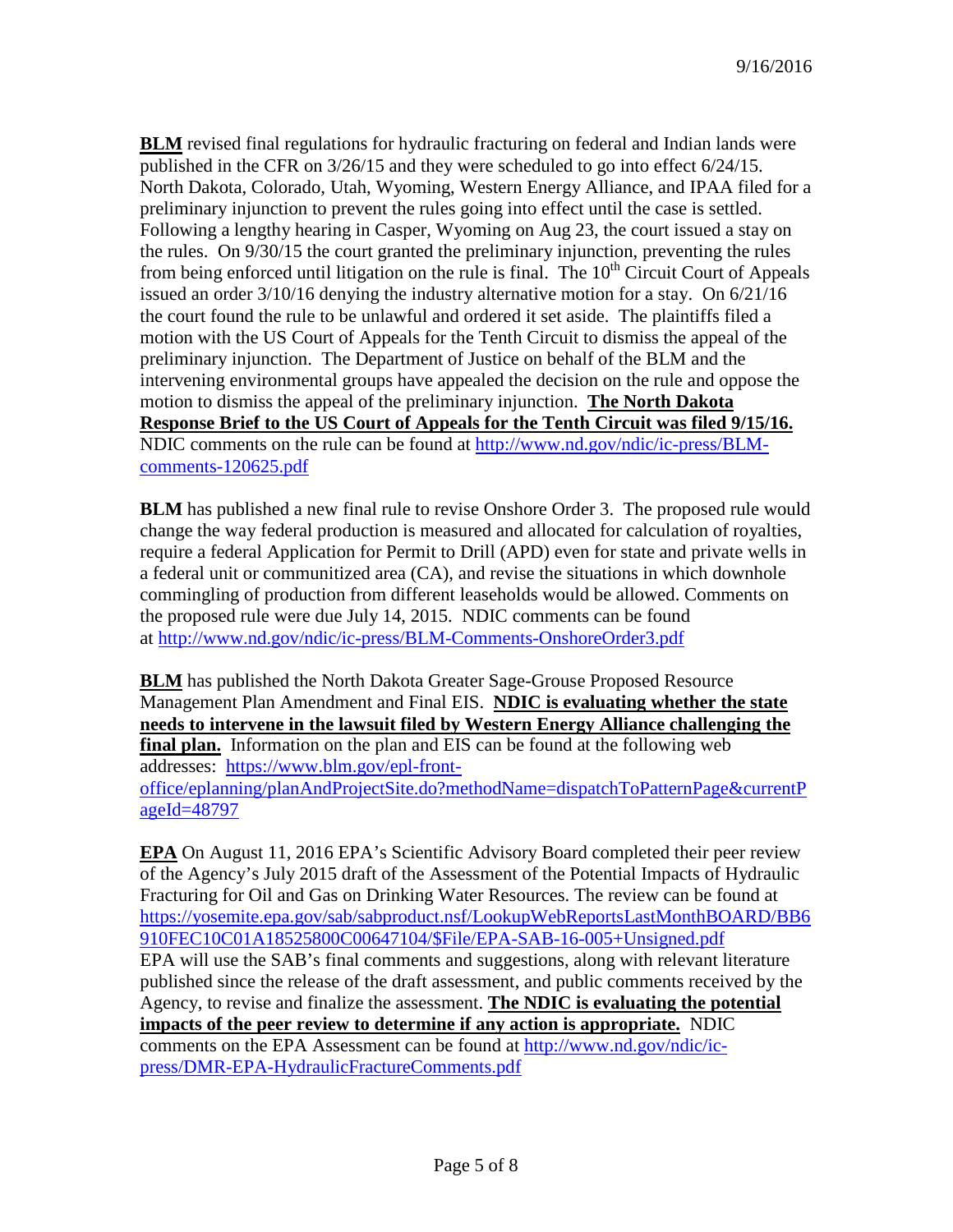**EPA** On June 26, 2015 a coalition of environmental organizations filed a 60 day legal notice with the U.S. Environmental Protection Agency demanding more regulation of drilling and fracking waste. The groups are the Environmental Integrity Project, Natural Resources Defense Council, Earthworks, Responsible Drilling Alliance, San Juan Citizens Alliance, West Virginia Surface Owners Rights Organization, and the Center for Health, Environment and Justice. On July 4, 2016 the same environmental groups filed suit against the EPA in the federal district court for the District of Columbia. The Plaintiffs Allege that EPA "has failed to meet its nondiscretionary duty" under the federal Resource Conservation and Recovery Act (RCRA ) to review and revise the RCRA Subtitle D solid waste regulations for O&G wastes every three years and that EPA last completed such a review in 1988 and that EPA has failed to review or revise the guidelines for state solid waste plans since 1981.

Plaintiffs want to force EPA to do two things-

1. Issue more stringent regulations for managing and disposing of O&G wastes, including on issues such as open-air pits and impoundments used for storing O&G wastewater, underground injection wells, and the transportation of O&G wastes by truck or pipeline.

2. Make the state solid waste plan guidelines more stringent and comprehensive. The document filed in the suit can be found at [http://environmentalintegrity.org/wp](http://environmentalintegrity.org/wp-content/uploads/2016-05-04-RCRA-OG-Wastes-Deadline-Suit-Complaint-FILED.pdf)[content/uploads/2016-05-04-RCRA-OG-Wastes-Deadline-Suit-Complaint-FILED.pdf](http://environmentalintegrity.org/wp-content/uploads/2016-05-04-RCRA-OG-Wastes-Deadline-Suit-Complaint-FILED.pdf) On July 30, 2016 North Dakota filed motions to intervene in order to prevent a sue and settle situation that would adversely impact state regulatory jurisdiction and to dismiss the case. Motions to Intervene were also filed by the Texas Railroad Commission, American Petroleum Institute, Independent Petroleum Association of America, and the association of Texas oil and gas producer/royalty owners (TIPRO). **The plaintiffs and EPA each filed motions to oppose the motions to intervene. North Dakota has until September 23 to file a reply in support of its motion.**

**EPA** Prime Minister Justin Trudeau and President Barack Obama announced Thursday 3/10/16 their two countries will work together to reduce methane emissions from the oil and gas sector by 40 to 45 per cent below 2012 levels by 2025. On July 3, 2016 the proposed "Information Collection Effort for Oil and Gas Facilities" was published in the Federal Register on July 3, 2016. The notice and supporting statement along with the operator survey and facility survey can be found at

[https://www3.epa.gov/airquality/oilandgas/actions.html.](https://www3.epa.gov/airquality/oilandgas/actions.html) Comments on the proposed information collection were due August 2, 2016. NDIC comments can be found at <http://www.nd.gov/ndic/ic-press/dmr-epa-comments2016-0204.pdf>

**EPA** On July 3, 2016 the final rule proposing a suite of changes to Clean Air Act permitting requirements for new and modified emissions sources in the oil and natural gas industry was published in the Federal Register. On July 29, 2016 the NDIC decided to file a Petition for Review with the US Appeals Court for the District of Columbia to defend the state's sovereign jurisdiction over oil and gas regulation. Thirteen other states have joined this effort. **North Dakota declined the standard offer to explore settlement through the court's mediation program.**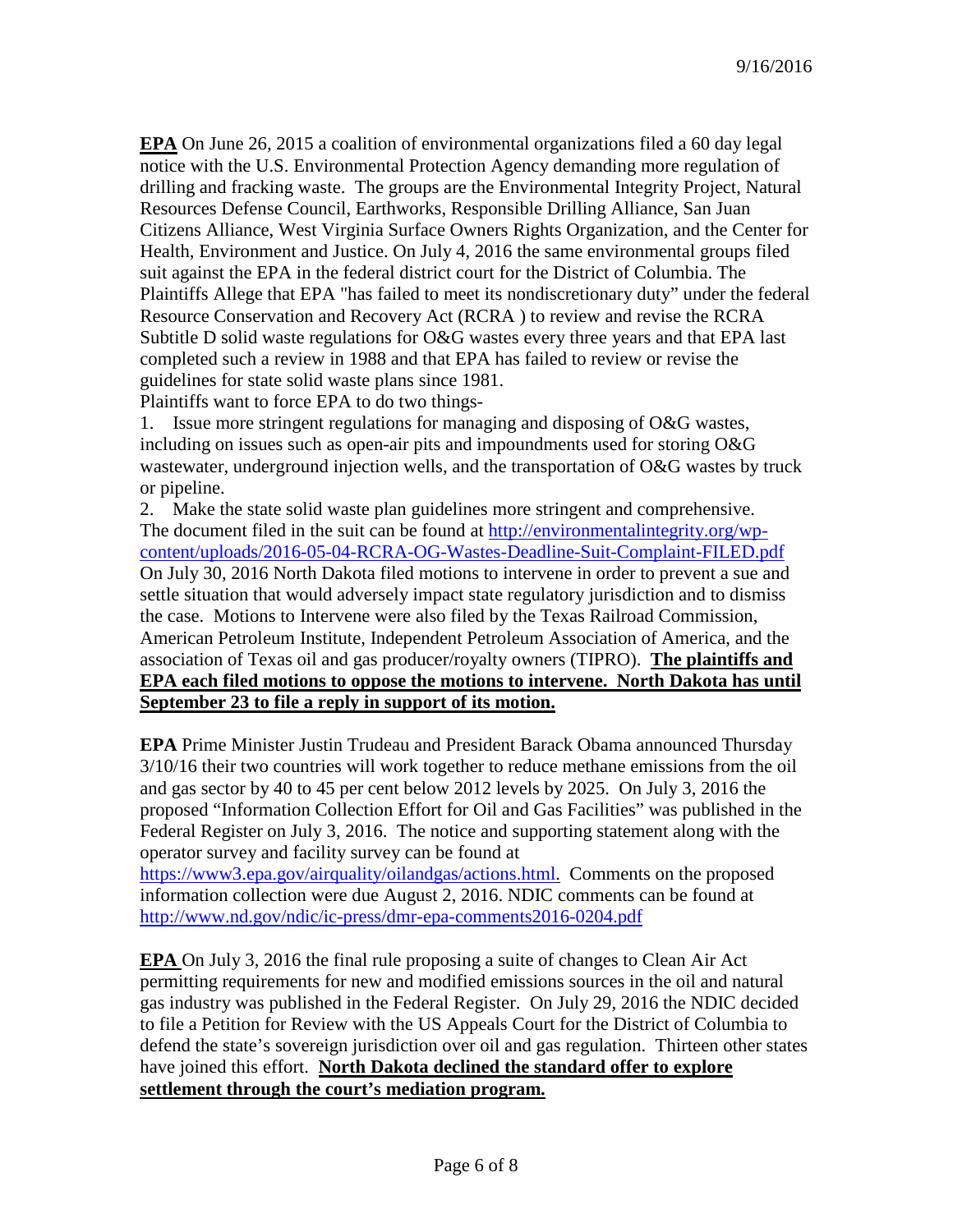The proposed actions and NDIC comments are as follows:

o Proposed New Source Performance Standards – Docket ID number EPA-HQ-OAR-2010-0505. NDIC comments can be found at [http://www.nd.gov/ndic/ic-press/EPA-HQ-](http://www.nd.gov/ndic/ic-press/EPA-HQ-OAR-2010-0505.pdf)[OAR-2010-0505.pdf](http://www.nd.gov/ndic/ic-press/EPA-HQ-OAR-2010-0505.pdf)

o Draft Control Techniques Guidelines – Docket ID number: EPA-HQ-OAR-2015-0216. NDIC comments can be found at [http://www.nd.gov/ndic/ic-press/EPA-HQ-OAR-2015-](http://www.nd.gov/ndic/ic-press/EPA-HQ-OAR-2015-0216.pdf) [0216.pdf](http://www.nd.gov/ndic/ic-press/EPA-HQ-OAR-2015-0216.pdf)

o Proposed Source Determination Rule – Docket ID number: EPA-HQ-OAR-2013-0685. NDIC comments can be found at [http://www.nd.gov/ndic/ic-press/EPA-HQ-OAR-2013-](http://www.nd.gov/ndic/ic-press/EPA-HQ-OAR-2013-0685.pdf) [0685.pdf](http://www.nd.gov/ndic/ic-press/EPA-HQ-OAR-2013-0685.pdf)

o Proposed Federal Implementation Plan for Implementing Minor New Source Review Permitting in Indian Country – Docket ID number: EPA-HQ-OAR-2014-0606. NDIC comments can be found at [http://www.nd.gov/ndic/ic-press/EPA-HQ-OAR-2014-](http://www.nd.gov/ndic/ic-press/EPA-HQ-OAR-2014-0606.pdf) [0606.pdf](http://www.nd.gov/ndic/ic-press/EPA-HQ-OAR-2014-0606.pdf)

**EPA** published an advanced notice of proposed rule-making to seek comments on the information that should be reported or disclosed for hydraulic fracturing chemical substances and mixtures and the mechanism for obtaining this information. The proposed rule-making is in response to a petition from Earthjustice and 114 other groups who are opposed to the use of the GWPC-IOGCC FracFocus website process of chemical disclosure and any type of trade secret protection for hydraulic fracturing fluid mixtures. These groups are requesting EPA regulation of chemical disclosure under the federal Toxic Substances Control Act. Thanks to all who provided comments in support of a "states first" policy. NDIC comments can be viewed at [http://www.nd.gov/ndic/ic](http://www.nd.gov/ndic/ic-press/DMR-frac714.pdf)[press/DMR-frac714.pdf](http://www.nd.gov/ndic/ic-press/DMR-frac714.pdf)

**EPA** Administrator, Gina McCarthy, and the Assistant Secretary of the Army (Civil Works), Jo Ellen Darcy, signed the "Waters of the United States" final rule on 05/27/2015. The final rule was published in the Federal Register Aug 29, 2015 and became effective in 37 states on June 28, 2015. North Dakota, Alaska, Arizona, Arkansas, Colorado, Idaho, Missouri, Montana, Nebraska, New Mexico, Nevada, South Dakota, and Wyoming filed a lawsuit in U.S. District Court, claiming the final rule would harm states as regulators of the waters and lands. On June 27th Federal District Judge Erickson granted a preliminary injunction preventing enforcement of the rule in the 13 states. The North Dakota case will now be subject to appeal, but no schedule has been set at this time. NDIC comments can be viewed at [http://www.nd.gov/ndic/ic](http://www.nd.gov/ndic/ic-press/WOTUS-comments.pdf)[press/WOTUS-comments.pdf](http://www.nd.gov/ndic/ic-press/WOTUS-comments.pdf)

Texas, Mississippi and Louisiana filed a joint complaint in the U.S. District Court for the Southern District of Texas, charging that the rule is unconstitutional. Ohio and Michigan filed a complaint in the U.S. District Court for the Southern District of Ohio, alleging that the expansion of jurisdiction includes dry land. Georgia and eight other states (Alabama, Florida, Kansas, Kentucky, South Carolina, Utah, West Virginia and Wisconsin) filed suit in the U.S. District Court for the Southern District of Georgia, asking the court to vacate the rule and block its enforcement by injunction. On 10/9/15 the United States Court Of Appeals for the Sixth Circuit granted a nationwide stay of the WOTUS rule pending jurisdiction determinations.